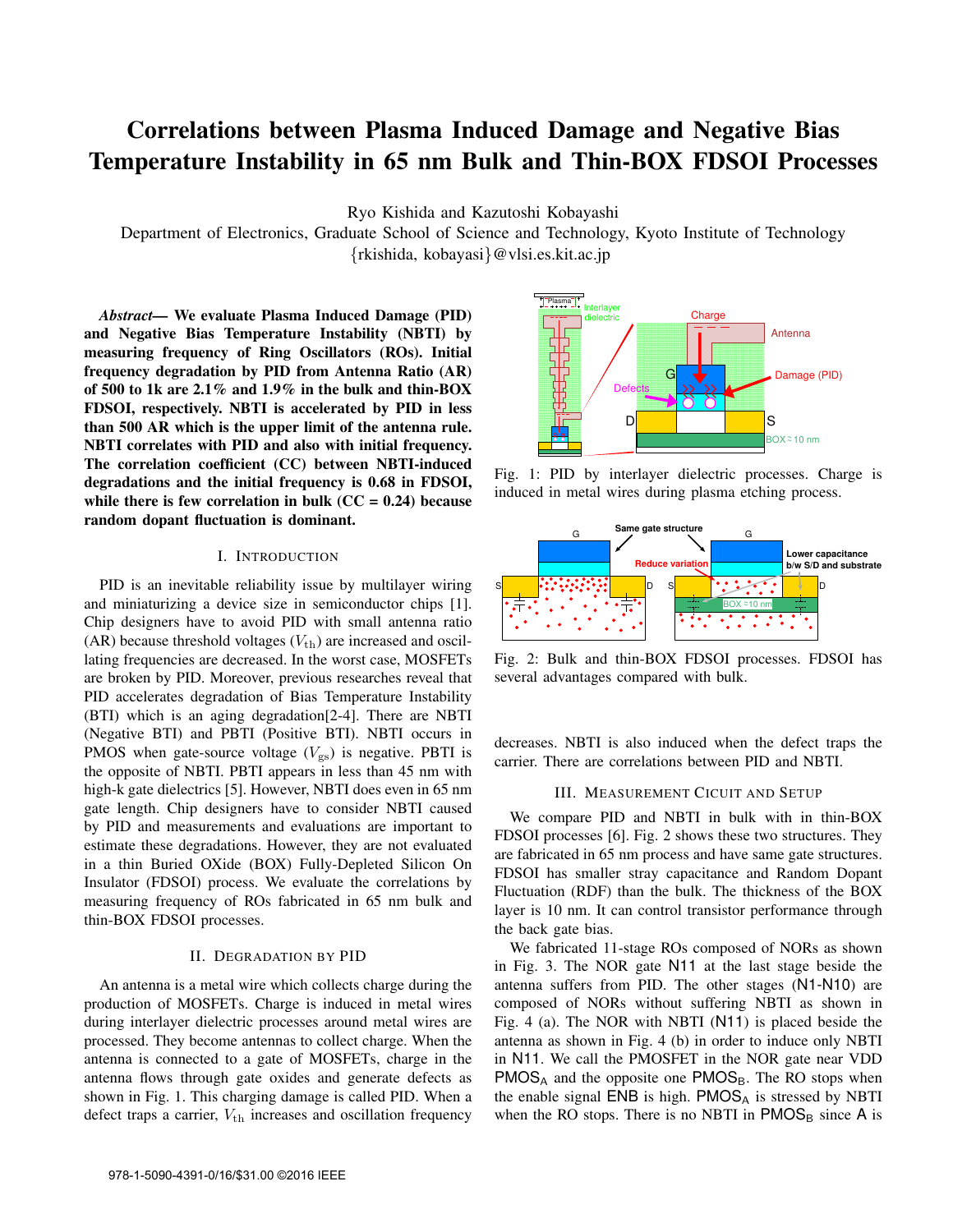

Fig. 3: 11-stage RO to measure degradations caused by PID. Only N11 suffers from PID.



Fig. 4: (a) NOR without NBTI (N1-N10) and (b) NOR with NBTI (N11).



Fig. 5: Test chip fabricated in 65 nm process.

connected ENB as shown in Fig. 4 (a). The reason is that  $V_{\rm gs}$ of the  $PMOS_B$  is 0 V. Conversely,  $PMOS_A$  suffers from NBTI because  $V_{\rm gs}$  of PMOS<sub>A</sub> is negative as shown in Fig. 4 (b). It is stressed by NBTI when ENB is high. When we measure frequencies, ENB becomes low only for 28  $\mu$ s to suppress NBTI stress on N1-N10.

The antenna ratio (AR), which is the area of an antenna divided by the area of a gate, indicates the strength of PID. The damage due to PID is increased by the AR. The upper limit of the AR is defined as 500. We prepare ROs with ARs from 100 to 1k every AR of 100 to evaluate PID around the upper limit of AR.

Fig. 5 shows the chip micrograph. There are 576 ROs of each AR. Supply voltage and temperature are 1.8 V and 80 ℃ to accelerate NBTI-induced degradations.



Fig. 6: Measurement results of  $f_0$  by PID in bulk (a) and FDSOI (b).

#### IV. RESULTS AND DISCUSSIONS

#### *A. Initial Frequency*

Fig. 6 (a) and (b) show measurement results of initial oscillation frequencies  $(f_0)$  in bulk and FDSOI, respectively.  $f_0$  is almost constant below the upper limit of AR (500). However, it starts to decrease as AR from 600. The differences between  $f_0$  at 500 and 1k are 2.1% in the bulk. No MOSFET is broken even when violating the antenna rule over the AR of 500. However, defects are generated in the gate oxide and  $f_0$  decreases caused by PID. Initial frequencies in FDSOI decrease 1.9% from AR of 500 to 1k. Degradation of  $f_0$  by AR is almost equivalent between bulk and FDSOI to have the same gate structures. Thin-BOX FDSOI is caused by PID as same as bulk.

# *B. NBTI-induced Degradation*

NBTI is induced when a defect traps a carrier as shown in Fig. 7 explained by the Atomistic Trap-based BTI (ATB) model [7].  $V_{\text{th}}$  increases while defects trap carriers because carriers and drain current decrease.

Fig. 8 shows NBTI measurement results. Dots represent average of measurement data and line is drawn by the fitting function  $f(t)$  of Eq. (1).

$$
f(t) = S_{\text{NBTI}} \log(t+1) + f_0 \tag{1}
$$

 $S_{\text{NBTI}}$  is a fitting parameter indicating degradations caused by NBTI and  $f_0$  is an initial frequency  $t = 0$ . This function comes from the ATB model since defects have a time constant ( $\tau$ ) distributed uniformly on the log scale from 10<sup>-9</sup> to  $10<sup>9</sup>$  s. Fitting functions are drawn along the measurements as shown in Fig. 8. The ATB model replicates NBTI-induced degradations. Then, we evaluate degradation factor  $S_{\text{NBTI}}$ .

Fig. 9 (a) and (b) show the degradation factor  $S_{\text{NBTI}}$  in bulk and FDSOI. They are normalized by  $S_{\text{NBTI}}$  in AR of 500. Tendencies of  $S_{\text{NBTI}}$  in bulk and FDSOI are same. Chip designers may just estimate NBTI caused by PID in thin-BOX FDSOI as same as that in the bulk.  $S_{\text{NBTI}}$  increases as AR below 600. NBTI is accelerated by PID even if keeping the rule. Chip designers should consider NBTI caused by PID. However,  $S_{\text{NBTI}}$  decreases from the AR of 600 in both bulk and FDSOI. This is opposite result to the ATB model. We assume that NBTI has some correlations to the initial frequency  $f_0$ . It is evaluated in the next section.